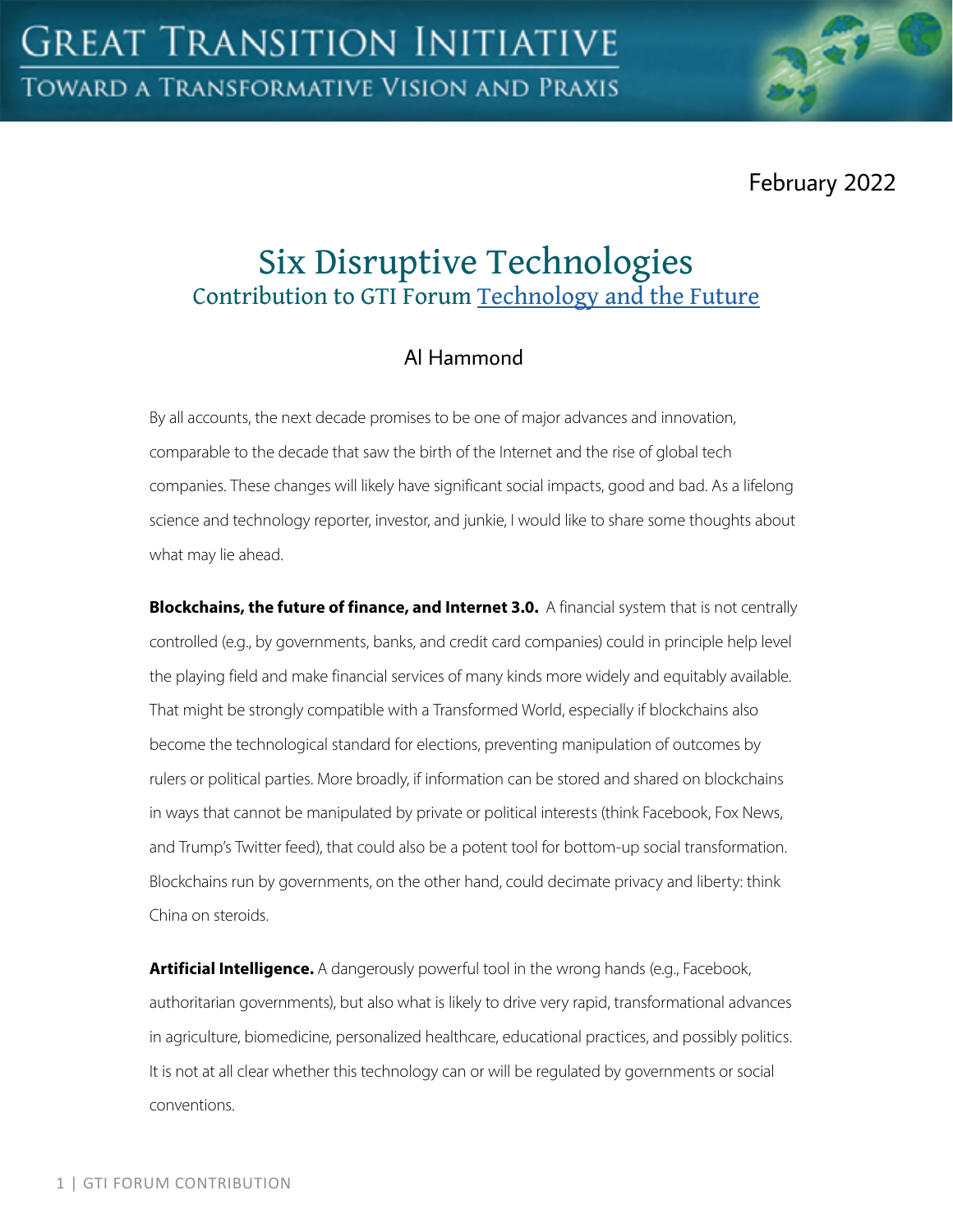**Fusion power.** Close to a breakthrough, thanks to superconducting magnets, fusion could transform electricity generation with small, widely distributed plants that create no radioactive waste and generate cheap power. This is likely the best hope for mitigating global warming and avoiding the worst of the forced mass migration from equatorial regions (and ensuing social disruption) that will otherwise ensue.

**Quantum computing and communications.** Still in its infancy, but likely to undermine all current cybersecurity measures (although quantum communications could restore security), as well as enabling modeling and problem-solving and AI tools that are immensely powerful. Who will/ should control such tools?

**Electrical and autonomous vehicles.** This major shift in transportation technology now seems certain, with major benefits to the climate and urban pollution and significant social benefits fewer accidents, and in urban areas, many fewer vehicles altogether, freeing parking spaces for more productive uses. The costs are real, including job losses among taxi and truck drivers and auto mechanics, but it overall seems a net positive for a transformed world.

**Industrial automation, robotics, and 3-D manufacturing.** This trend—in package sorting, in manufacturing, in waste recycling—will likely accelerate, reducing many types of routine physical labor jobs but improving efficiency and safety. Together with on-site 3-D parts manufacture, this transformation will create new, higher-paid jobs.

I think that all of these technological transformations will happen, driven largely by market forces. But markets evolve, and are ultimately driven by consumers, so the uses to which these new tools are put depend enormously on what societies decide. Can a more educated populace learn to use these tools (or demand that they be used) for the common good? That question of who decides governments, the private sector, or more bottom-up social consensus—seems very much up for grabs.